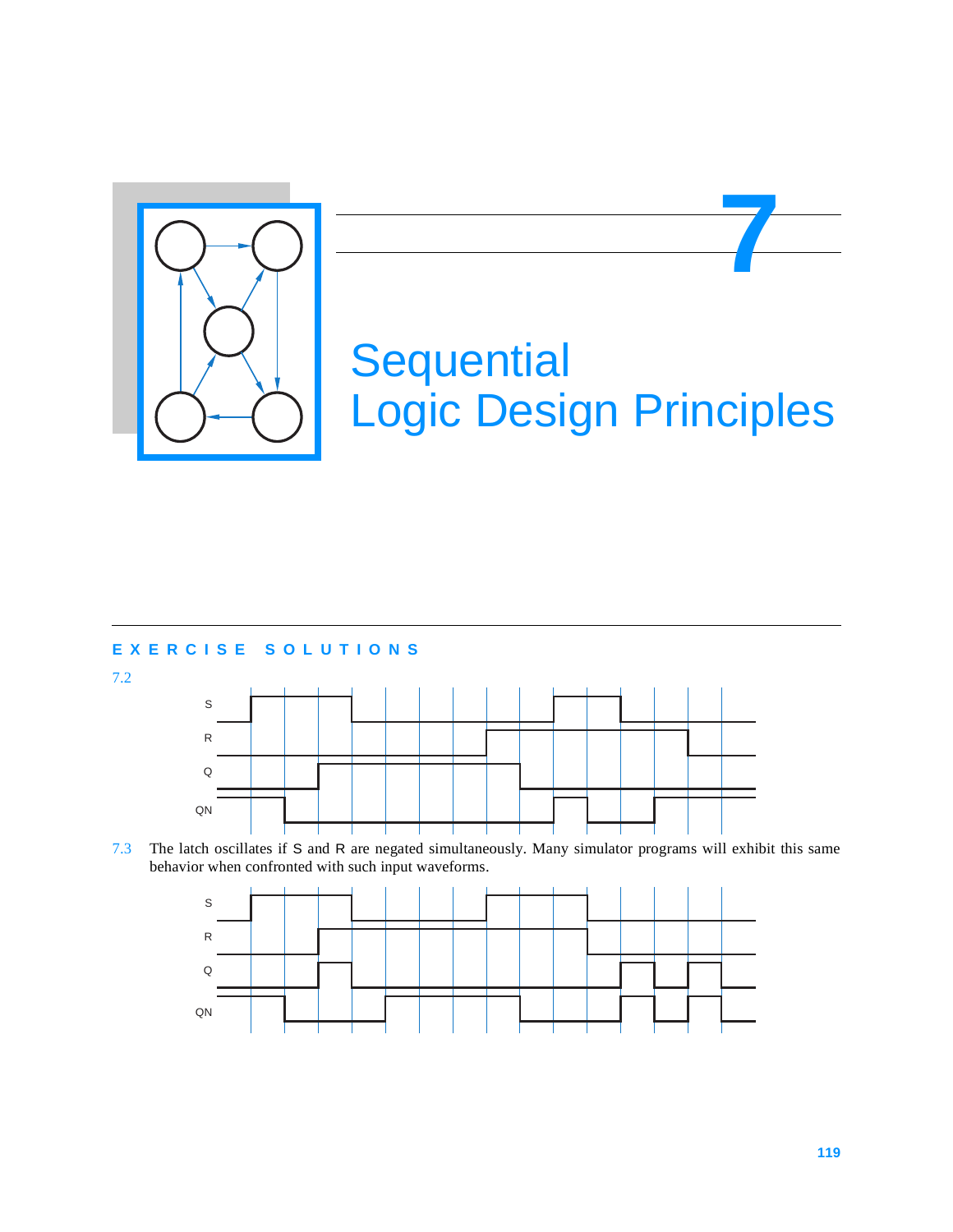7.5



- 7.8 Just tie the J and  $\overline{K}$  inputs together and use as the D input.
- 7.9 Excitation and output equations:

$$
D1 = Q1' + Q2
$$

$$
D2 = Q2' \cdot X
$$

$$
Z = Q1 + Q2'
$$

Excitation/transition table; state/output table:

|       | EN      |    |  |   | EN |       |   |
|-------|---------|----|--|---|----|-------|---|
| Q1 Q2 | 0       |    |  | S |    |       | Ζ |
| 00    | 10      | 11 |  | Α | С  | D     |   |
| 01    | 10      | 10 |  | В | С  | С     |   |
| 10    | 00      | 01 |  | С | Α  | в     |   |
| 11    | 10      | 10 |  | D | С  | С     |   |
|       | Q1* Q2* |    |  |   |    | $S^*$ |   |

7.15 Excitation equations:

$$
D2 = (Q1 \oplus Q0) \oplus (Q1'\cdot Q2')
$$
  

$$
D1 = Q2
$$
  

$$
D0 = Q1
$$

Excitation/transition table; state table:

| Q2 Q1 Q0 | Q2* Q1* Q0* | S | $S^*$ |
|----------|-------------|---|-------|
| 000      | 100         | Α | Е     |
| 001      | 000         | В | Α     |
| 010      | 101         | C | F     |
| 011      | 001         | D | в     |
| 100      | 010         | Е | C     |
| 101      | 110         | F | G     |
|          |             | G | н     |
| 110      | 111         | н | D     |
| 111      | 011         |   |       |

7.18 Excitation and output equations:

$$
J0 = K0 = EN
$$
  

$$
J1 = K1 = Q0 \cdot EN
$$
  

$$
MAX = EN \cdot Q1 \cdot Q0
$$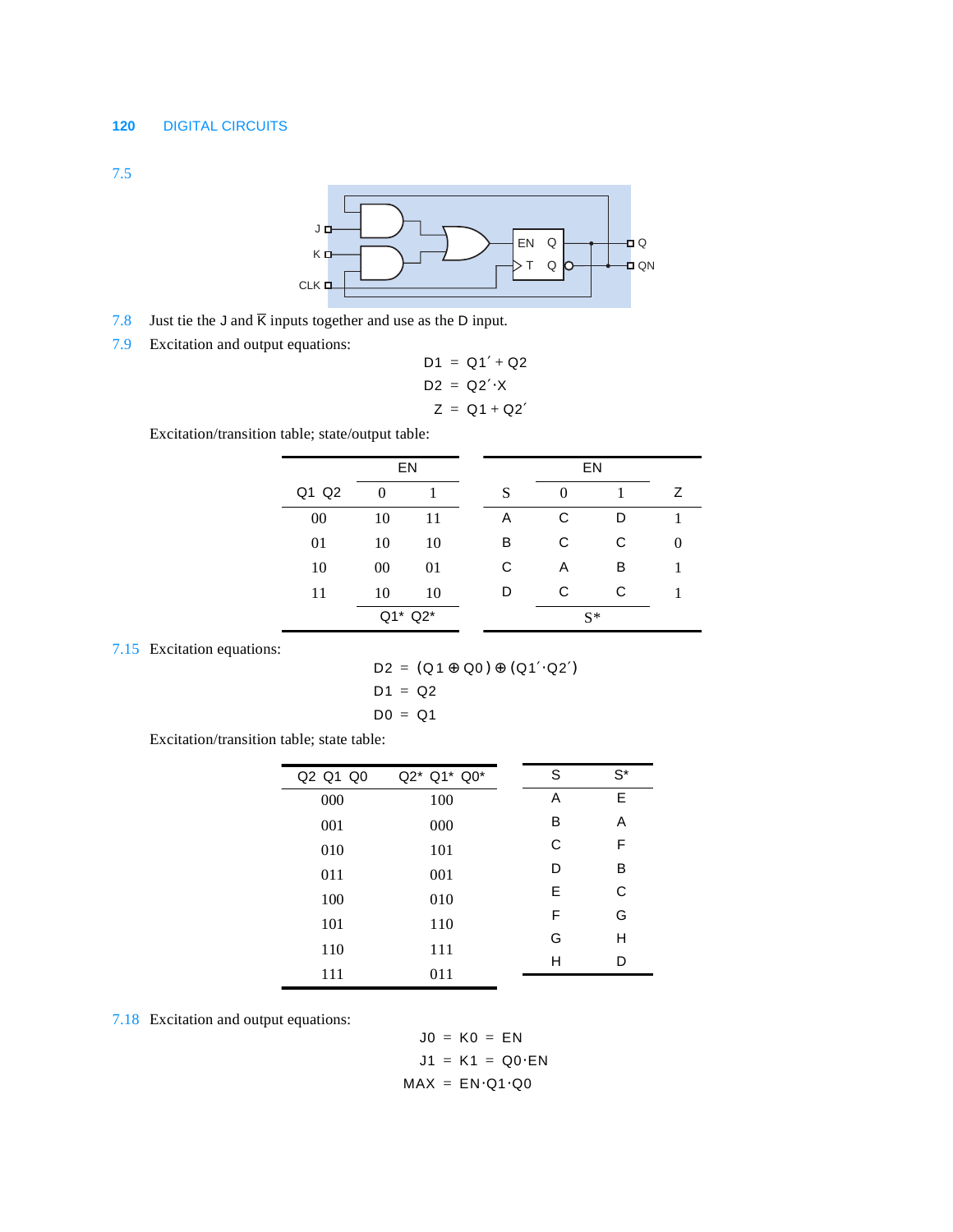Note that the characteristic equation for a J-K flip-flop is  $Q^* = J \cdot Q' + K' \cdot Q$ . Thus, we obtain the following transition equations:

$$
Q0^* = EN' \cdot Q0 + EN \cdot Q0'
$$

$$
Q1* = EN' \cdot Q1 + EN \cdot Q0 \cdot Q1' + EN \cdot Q0' \cdot Q1
$$

Transition/output table; state/output table:

| EN    |          |              |   |                | EN          |
|-------|----------|--------------|---|----------------|-------------|
| Q1 Q2 | $\theta$ |              | S | 0              |             |
| 00    | 00,0     | 01,0         | Α | A,0            | B,0         |
| 01    | 01,0     | 10,0         | в | B,0            | C,0         |
| 10    | 10,0     | 11,0         | С | C <sub>0</sub> | D,0         |
| 11    | 11,0     | 00,1         | D | D,0            | A, 1        |
|       |          | Q1* Q2*, MAX |   |                | $S^*$ , MAX |

State diagram:



Timing diagram:



7.20 This can be done algebraically. If all of the input combinations are covered, the logical sum of the expressions on all the transitions leaving a state must be 1. If the sum is not 1, it is 0 for all input combinations that are uncovered. For double-covered input combinations, we look at all possible pairs of transitions leaving a state. The product of a pair of transition equations is 1 for any double-covered input combinations.

(a) State D,  $Y = 0$  is uncovered.

(b) State A,  $(X+Z') = 0$  is uncovered. State B,  $W = 1$  is double-covered;  $(W+X) = 0$  is uncovered. State C,  $(W+X+Y+Z) = 0$  is uncovered;  $(W+X+W+Y+Z+Y+Z+X) = 1$  is double covered. State D,  $(X+Y+Z+W+Z) = 0$ is uncovered;  $(W·X'·Z + W·X·Y·Z) = 1$  is double-covered;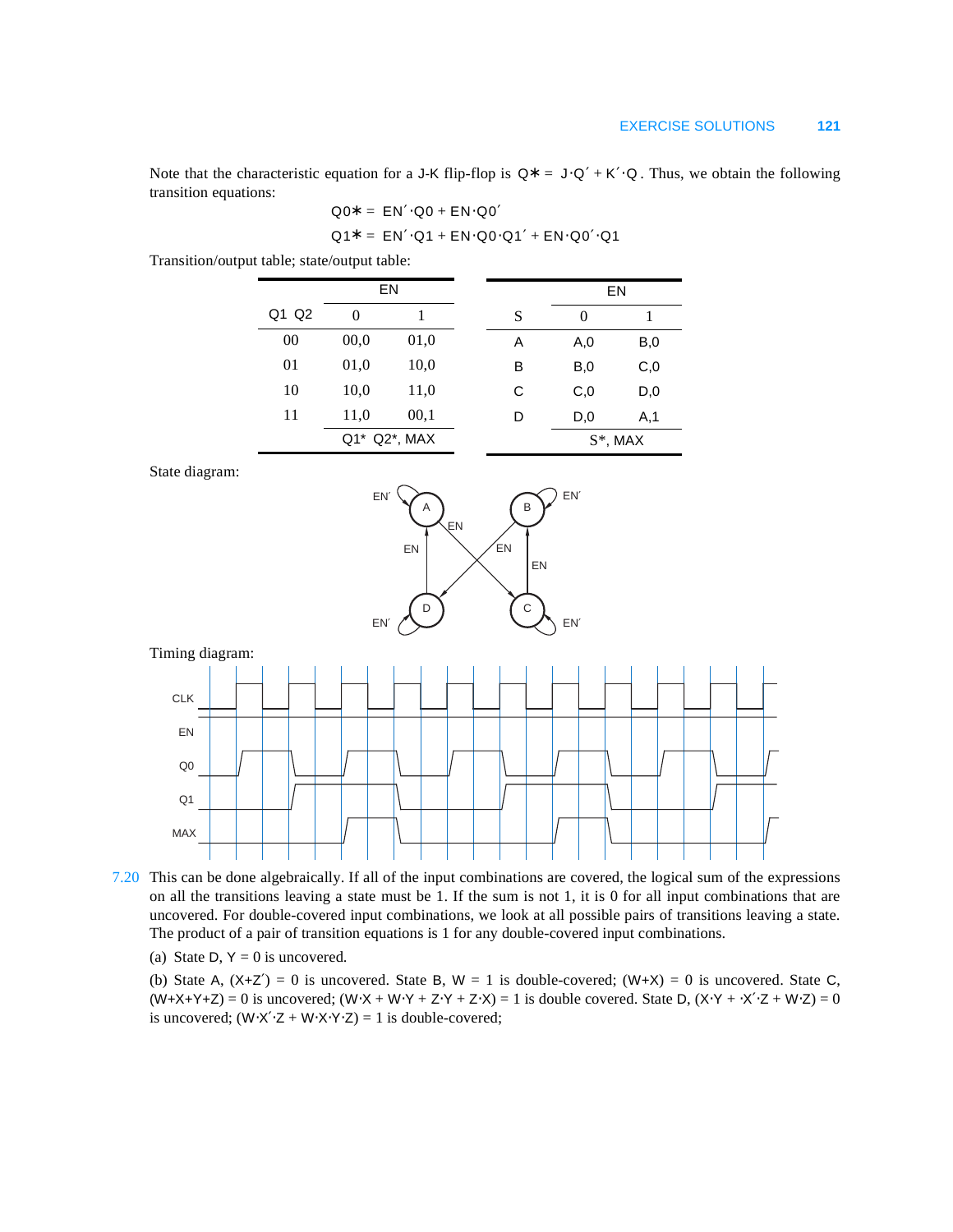### **122** DIGITAL CIRCUITS

| S.              | L3Z              |                  |                  | L2Z L1Z R1Z R2Z R3Z |                  |                | Transition expression    | $S^*$           | $L3Z^*$          | $L2Z^*$          |                  |                  |                  | L1Z* R1Z* R2Z* R3Z* |
|-----------------|------------------|------------------|------------------|---------------------|------------------|----------------|--------------------------|-----------------|------------------|------------------|------------------|------------------|------------------|---------------------|
| <b>IDLE</b>     | $\theta$         | $\overline{0}$   | $\overline{0}$   | $\overline{0}$      | $\overline{0}$   | $\overline{0}$ | $(LEFT + RIGHT + HAZ)'$  | <b>IDLE</b>     | $\overline{0}$   | $\overline{0}$   | $\theta$         | $\theta$         | $\mathbf{0}$     | $\overline{0}$      |
| <b>IDLE</b>     | $\Omega$         | $\overline{0}$   | $\overline{0}$   | $\mathbf{0}$        | $\boldsymbol{0}$ | $\Omega$       | LEFT · HAZ' · RIGHT'     | L1              | $\boldsymbol{0}$ | $\boldsymbol{0}$ | 1                | $\boldsymbol{0}$ | $\mathbf{0}$     | $\overline{0}$      |
| <b>IDLE</b>     | $\Omega$         | $\Omega$         | $\boldsymbol{0}$ | $\boldsymbol{0}$    | $\Omega$         | $\Omega$       | $HAZ + LEFT \cdot RIGHT$ | LR <sub>3</sub> | 1                | 1                | 1                | 1                | 1                | 1                   |
| <b>IDLE</b>     | $\theta$         | $\Omega$         | $\overline{0}$   | $\boldsymbol{0}$    | $\boldsymbol{0}$ | $\Omega$       | RIGHT · HAZ' · LEFT'     | R <sub>1</sub>  | $\Omega$         | $\overline{0}$   | $\boldsymbol{0}$ | 1                | $\mathbf{0}$     | $\theta$            |
| L1              | $\overline{0}$   | $\boldsymbol{0}$ | $\mathbf{1}$     | $\boldsymbol{0}$    | $\boldsymbol{0}$ | $\Omega$       | HAZ'                     | L2              | $\boldsymbol{0}$ | 1                | 1                | $\boldsymbol{0}$ | $\boldsymbol{0}$ | $\overline{0}$      |
| L1              | $\boldsymbol{0}$ | $\boldsymbol{0}$ | 1                | $\boldsymbol{0}$    | $\boldsymbol{0}$ | $\Omega$       | <b>HAZ</b>               | LR <sub>3</sub> | 1                | 1                | $\mathbf{1}$     | 1                | 1                | 1                   |
| L <sub>2</sub>  | $\boldsymbol{0}$ | 1                | 1                | $\mathbf{0}$        | $\boldsymbol{0}$ | $\overline{0}$ | HAZ'                     | L <sub>3</sub>  | 1                | 1                | 1                | $\boldsymbol{0}$ | $\mathbf{0}$     | $\overline{0}$      |
| L <sub>2</sub>  | $\overline{0}$   | 1                | 1                | $\mathbf{0}$        | $\boldsymbol{0}$ | $\overline{0}$ | <b>HAZ</b>               | LR <sub>3</sub> | 1                | 1                | $\mathbf{1}$     | $\mathbf{1}$     | 1                | 1                   |
| L3              | 1                | 1                | 1                | $\boldsymbol{0}$    | $\boldsymbol{0}$ | $\Omega$       | 1                        | <b>IDLE</b>     | $\Omega$         | $\overline{0}$   | $\theta$         | $\boldsymbol{0}$ | $\boldsymbol{0}$ | $\Omega$            |
| R <sub>1</sub>  | $\boldsymbol{0}$ | $\Omega$         | $\boldsymbol{0}$ | $\mathbf{1}$        | $\boldsymbol{0}$ | $\Omega$       | HAZ'                     | R <sub>2</sub>  | $\boldsymbol{0}$ | $\boldsymbol{0}$ | $\boldsymbol{0}$ | 1                | 1                | $\overline{0}$      |
| R <sub>1</sub>  | $\theta$         | $\Omega$         | $\boldsymbol{0}$ | 1                   | $\boldsymbol{0}$ | $\Omega$       | <b>HAZ</b>               | LR <sub>3</sub> | 1                | 1                | 1                | 1                | 1                | 1                   |
| R <sub>2</sub>  | $\Omega$         | $\Omega$         | $\theta$         | 1                   | 1                | $\Omega$       | HAZ'                     | R <sub>3</sub>  | $\Omega$         | $\Omega$         | $\theta$         | 1                | 1                | 1                   |
| R <sub>2</sub>  | $\boldsymbol{0}$ | $\boldsymbol{0}$ | $\boldsymbol{0}$ | 1                   | $\mathbf{1}$     | $\Omega$       | <b>HAZ</b>               | LR <sub>3</sub> | 1                | 1                | 1                | 1                | $\mathbf{1}$     |                     |
| R <sub>3</sub>  | $\overline{0}$   | $\boldsymbol{0}$ | $\boldsymbol{0}$ | 1                   | 1                | 1              | 1                        | <b>IDLE</b>     | $\overline{0}$   | $\overline{0}$   | $\boldsymbol{0}$ | $\mathbf{0}$     | $\mathbf{0}$     | $\overline{0}$      |
| LR <sub>3</sub> | 1                | 1                | 1                | 1                   | 1                | 1              |                          | <b>IDLE</b>     | $\overline{0}$   | $\overline{0}$   | $\theta$         | $\mathbf{0}$     | $\mathbf{0}$     | $\overline{0}$      |

7.21 Table 9–4 on page 804 shows an output-coded state assignment. Here is a corresponding transition list:

The excitation equations and circuit diagram follow directly from this transition list.

- 7.25 The minimum setup time is the clock period times the duty cycle. That is, the minimum setup time is the time that the clock is 1.
- 7.27 As shown in Section 7.9.1, the excitation equation for the latch of Figure 7–72 is  $Y^* = C \cdot D + C' \cdot Y + D \cdot Y$ Below, we analyze Figure X7.27 in the same way:



The feedback equation is

$$
Y^* = C \cdot D + (((C \cdot D)' \cdot C) + Y')'
$$
  
= (C \cdot D) + ((C \cdot D)' \cdot C)' \cdot Y  
= C \cdot D + ((C \cdot D) + C') \cdot Y  
= C \cdot D + (D + C') \cdot Y  
= C \cdot D + D \cdot Y + C' \cdot Y

The feedback equations are the same, and so the circuits have identical steady-state behavior.

The circuit in Figure X7.27 is better in two ways. It uses one less gate, and it has one less load on the D input.

7.29 The AND gate in the original circuit is replaced with a NAND gate. As a result, the second flip-flop stores the opposite of the value stored in the original circuit; to compensate, swap connections to its Q and QN outputs.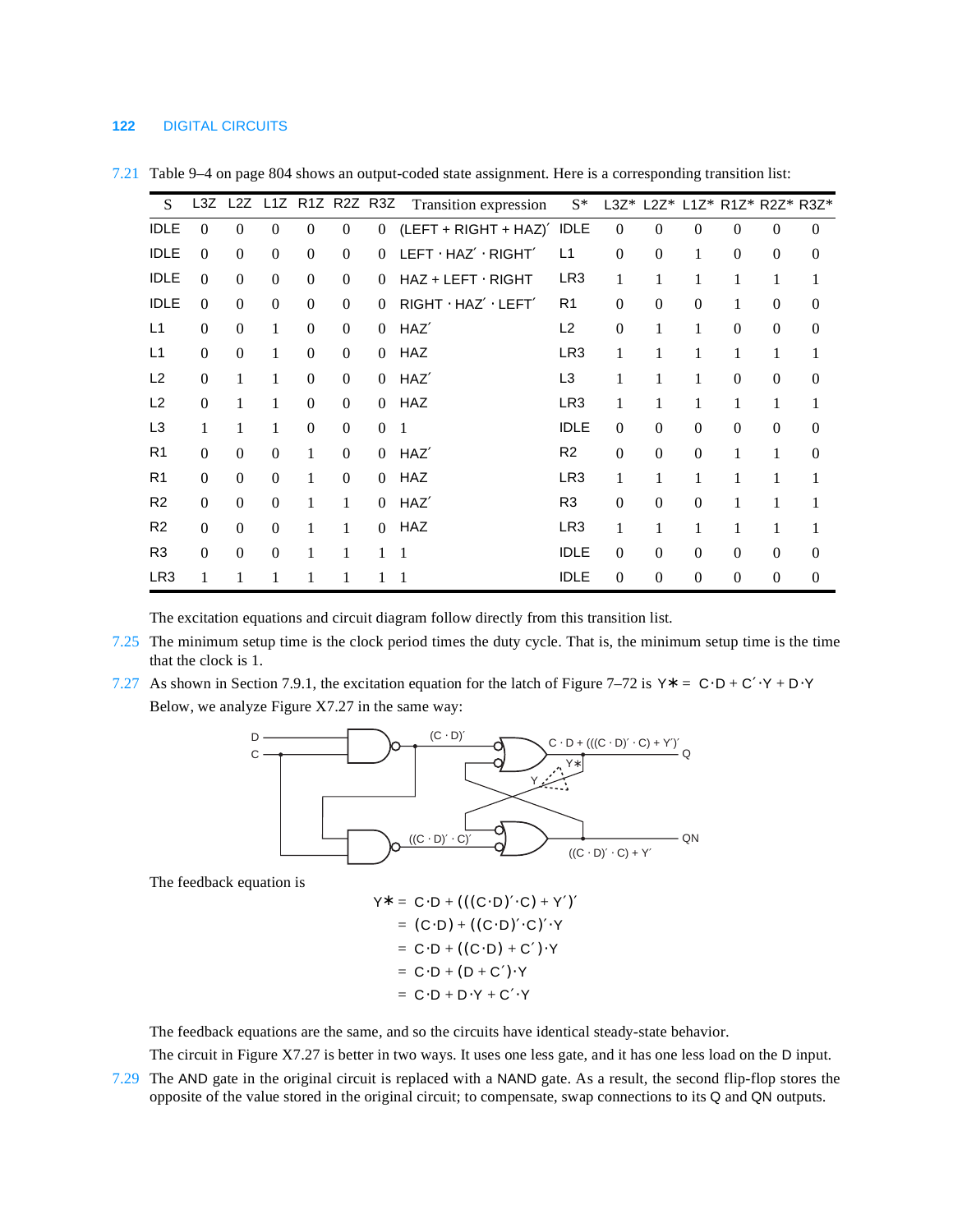Z

The OR gates in the original circuit are also replaced with NAND gates. As a result, each input must be connected to a signal of the opposite polarity as before, that is, to the complementary flip-flop output. In the case of connections to the second flip-flop, we swapped outputs twice, so the connections remain the same. The final circuit below uses three 2-input NAND gates.

D Q CLK Q D Q  $CLK QC$ X

7.45 A transition table corresponding to the state table is shown below:

CLK.

| Q <sub>2</sub> Q <sub>1</sub> Q <sub>0</sub> | 00            | 01  | 11  | 10  | Ζ        |  |  |  |
|----------------------------------------------|---------------|-----|-----|-----|----------|--|--|--|
| 000                                          | 001           | 001 | 010 | 010 | $\theta$ |  |  |  |
| 001                                          | 011           | 011 | 010 | 010 | 0        |  |  |  |
| 010                                          | 001           | 001 | 100 | 100 | 0        |  |  |  |
| 011                                          | 011           | 011 | 110 | 010 | 1        |  |  |  |
| 100                                          | 001           | 101 | 100 | 100 | 1        |  |  |  |
| 101                                          | 011           | 011 | 110 | 010 | 1        |  |  |  |
| 110                                          | 001           | 101 | 100 | 100 | 1        |  |  |  |
|                                              | $Q2* Q1* Q0*$ |     |     |     |          |  |  |  |

This table leads to the following Karnaugh maps for the excitation logic, assuming a "minimal cost" treatment of unused states.

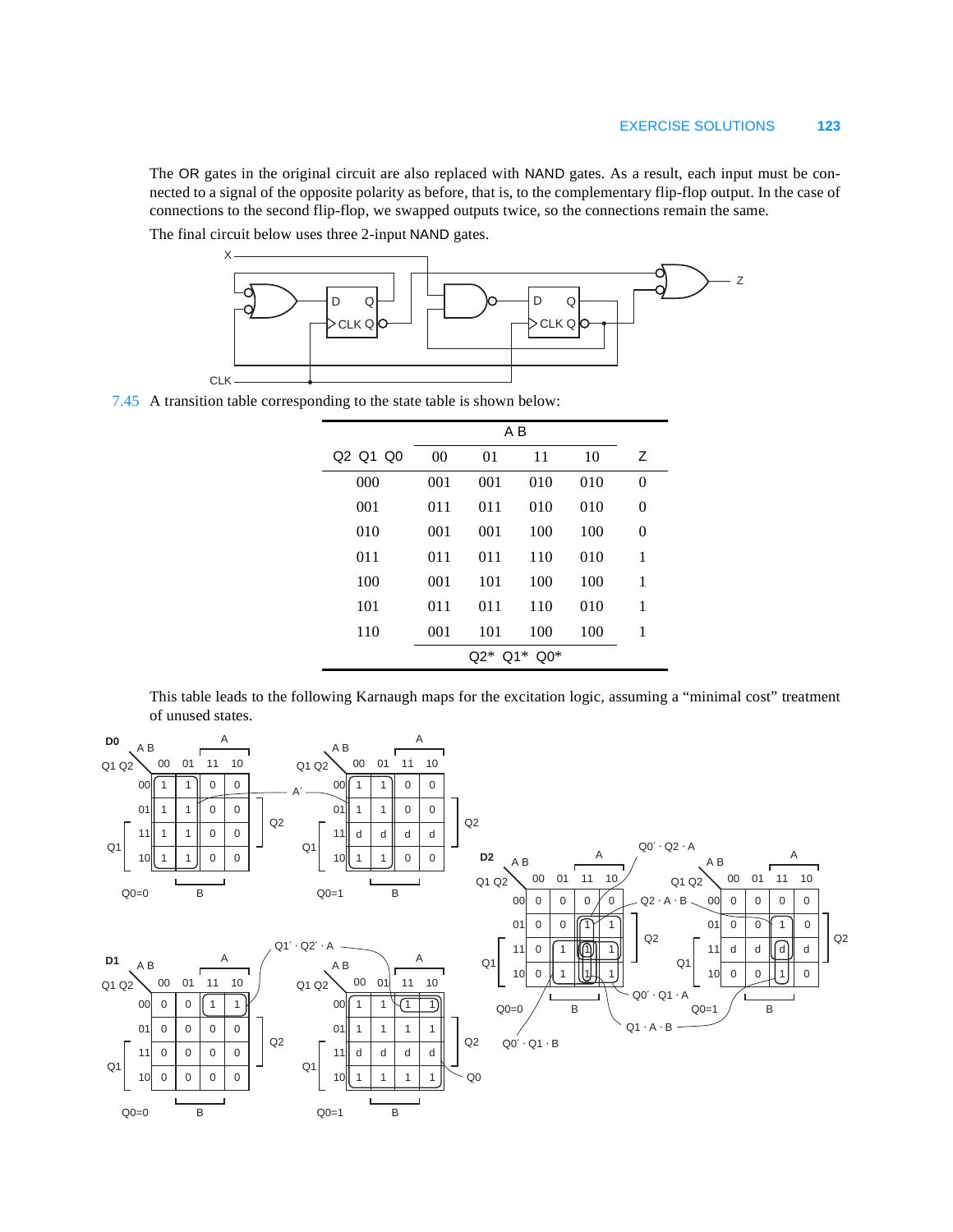#### **124** DIGITAL CIRCUITS

The resulting excitation equations are

$$
D0 = A'
$$
  

$$
D1 = Q1' \cdot Q2' \cdot A + Q0
$$
  

$$
D2 = Q2 \cdot A \cdot B + Q0' \cdot Q2 \cdot A + Q0' \cdot Q1 \cdot A + Q1 \cdot A \cdot B + Q0' \cdot Q1 \cdot B
$$

Ignoring inverters, a circuit realization with the new equations requires one 2-input gate, six 3-input gates, and one 5-input gate. This is more expensive than Figure 7–54, by four gates.

7.49 The new state assignment yields the following transition/excitation table and Karnaugh maps:

| Q1 Q0 | 00 | 01 | 11                 | 10 | Ζ |  |
|-------|----|----|--------------------|----|---|--|
| 00    | 00 | 01 | 11                 | 01 |   |  |
| 01    | 01 | 11 | 10                 | 11 | 0 |  |
| 11    | 11 | 10 | 00                 | 10 | 0 |  |
| 10    | 10 | 00 | 01                 | 00 | 0 |  |
|       |    |    | $Q2* Q1*$ or D1 D2 |    |   |  |



This yields the following excitation equations:

$$
D1 = Q1' \cdot Q2 \cdot X + Q1' \cdot Q2 \cdot Y + Q1' \cdot X \cdot Y + Q1 \cdot Q2' \cdot X' + Q1 \cdot Q2' \cdot Y' + Q1 \cdot X' \cdot Y'
$$
  

$$
D2 = Q2 \cdot X \cdot Y + Q2' \cdot X \cdot Y' + Q2' \cdot X' \cdot Y + Q2 \cdot X' \cdot Y'
$$

Compared with the results of original state assigment, these equations require two more 3-input AND gates, plus a 6-input OR gate inplace of a 4-input one. However, if we are not restricted to a sum-of-products realization, using the fact that  $D2 = Q2 \oplus X \oplus Y$  might make this realization less expensive when discrete gates are used.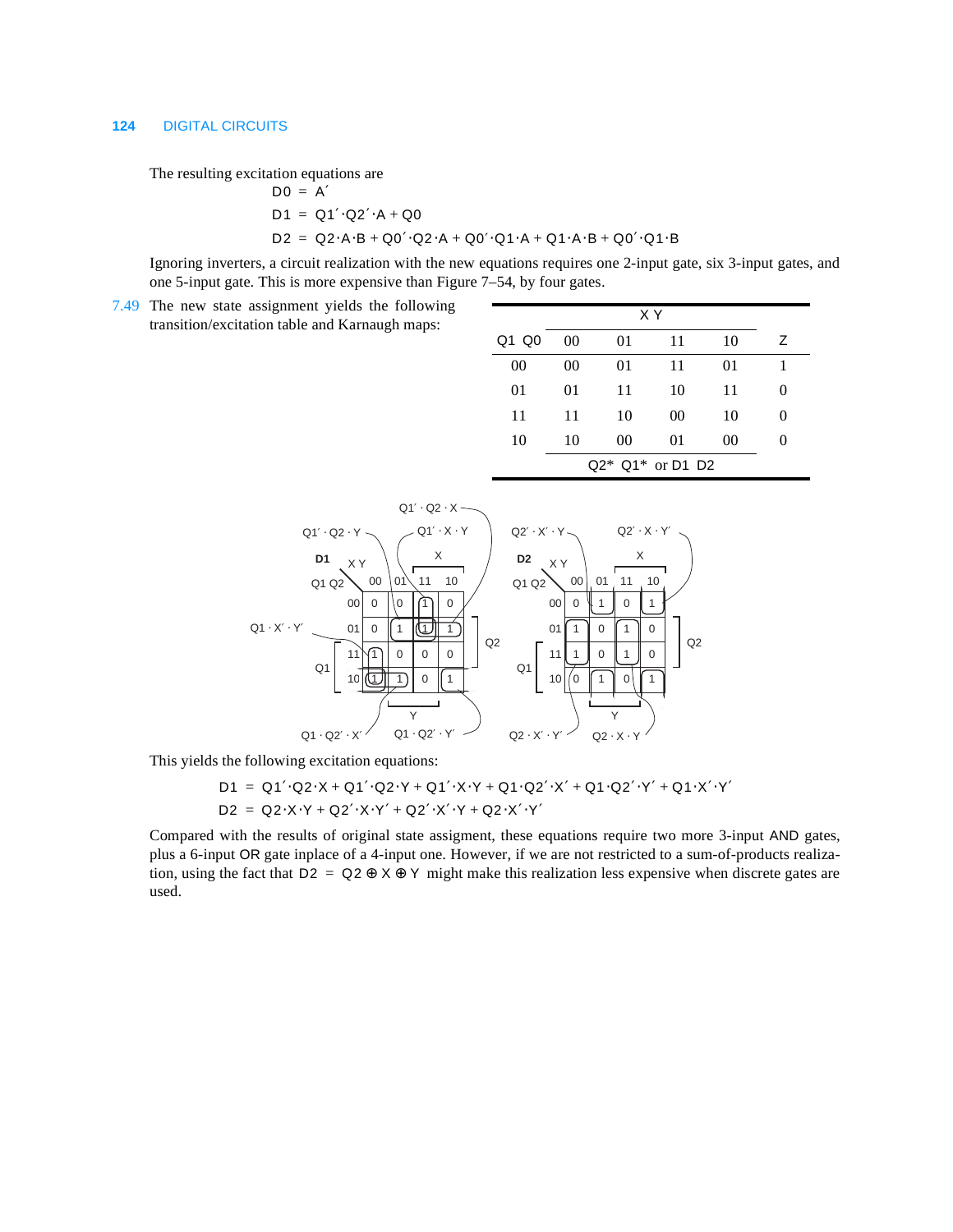| S               | Q2               | Q <sub>1</sub> | Q <sub>0</sub>   | Transition expression | $S^*$          | $Q2*$    | $Q1*$        | $Q0*$            |
|-----------------|------------------|----------------|------------------|-----------------------|----------------|----------|--------------|------------------|
| <b>IDLE</b>     | $\theta$         | $\overline{0}$ | $\mathbf{0}$     | (LEFT+RIGHT+HAZ)'     | <b>IDLE</b>    | $\Omega$ | $\Omega$     | $\boldsymbol{0}$ |
| <b>IDLE</b>     | $\boldsymbol{0}$ | $\theta$       | $\mathbf{0}$     | <b>LEFT</b>           | L1             | $\Omega$ | $\mathbf{0}$ |                  |
| <b>IDLE</b>     | $\boldsymbol{0}$ | $\overline{0}$ | $\Omega$         | <b>HAZ</b>            | LR3            | 1        | $\Omega$     | 0                |
| <b>IDLE</b>     | $\boldsymbol{0}$ | $\overline{0}$ | $\Omega$         | <b>RIGHT</b>          | R <sub>1</sub> |          | $\mathbf{0}$ |                  |
| L <sub>1</sub>  | $\boldsymbol{0}$ | $\theta$       | 1                |                       | L2             | $\Omega$ | 1            |                  |
| L2              | $\theta$         |                |                  | 1                     | L <sub>3</sub> | $\Omega$ | 1            | 0                |
| L <sub>3</sub>  | $\boldsymbol{0}$ |                | $\boldsymbol{0}$ |                       | <b>IDLE</b>    | $\Omega$ | $\Omega$     | $\theta$         |
| R <sub>1</sub>  |                  | $\theta$       |                  |                       | R <sub>2</sub> |          | 1            |                  |
| R <sub>2</sub>  | 1                |                | 1                |                       | R <sub>3</sub> |          | 1            | $\overline{0}$   |
| R <sub>3</sub>  |                  |                | $\boldsymbol{0}$ |                       | <b>IDLE</b>    | $\Omega$ | $\mathbf{0}$ | $\theta$         |
| LR <sub>3</sub> |                  | $\theta$       | $\overline{0}$   |                       | <b>IDLE</b>    | $\theta$ | $\theta$     | $\theta$         |

7.57 Here is the transition list:

The transition/excitation and output equations below follow directly from the transition list.

 $D2 = Q2^* = Q2' \cdot Q1' \cdot Q0' \cdot HAZ$ + Q2'·Q1'·Q0'·RIGHT  $+$  Q2 $\cdot$ Q1 $' \cdot$ Q0  $+$  Q2 $\cdot$ Q1 $\cdot$ Q0  $= Q2' \cdot Q1' \cdot Q0' \cdot (HAZ + RIGHT) + Q2 \cdot Q0$ 

$$
D1 = Q1* = Q2'.Q1'.Q0+ Q2'.Q1.Q0+ Q2.Q1'.Q0+ Q2.Q1.Q0= Q0
$$

 $D0 = Q0^* = Q2' \cdot Q1' \cdot Q0' \cdot LEFT$ + Q2' Q1' Q0' RIGHT  $+$  Q2 $^{\prime}$ · Q1 $^{\prime}$ · Q0  $+$  Q2 $\cdot$ Q1' $\cdot$ Q0

 $=$  Q2' $\cdot$ Q1' $\cdot$ Q0' $\cdot$ (LEFT + RIGHT) + Q1' $\cdot$ Q0

Starting from the IDLE state, the following transitions may be observed:

|  |  | S Q2 Q1 Q0 LEFT RIGHT HAZ $Q2^*$ $Q1^*$ $Q0^*$ $S^*$ |  |  |  |
|--|--|------------------------------------------------------|--|--|--|
|  |  | IDLE 0 0 0 1 0 1 1 0 1 R1                            |  |  |  |
|  |  | IDLE 0 0 0 0 0 1 1 1 0 1 R1                          |  |  |  |
|  |  | IDLE 0 0 0 0 1 1 0 0 1 0 1 R1                        |  |  |  |
|  |  | IDLE 0 0 0 1 1 1 1 0 1 R1                            |  |  |  |

For each input combination, the machine goes to the R1 state, because R1's encoding is the logical OR of the encodings of the two or three next states that are specified by the ambiguous state diagram.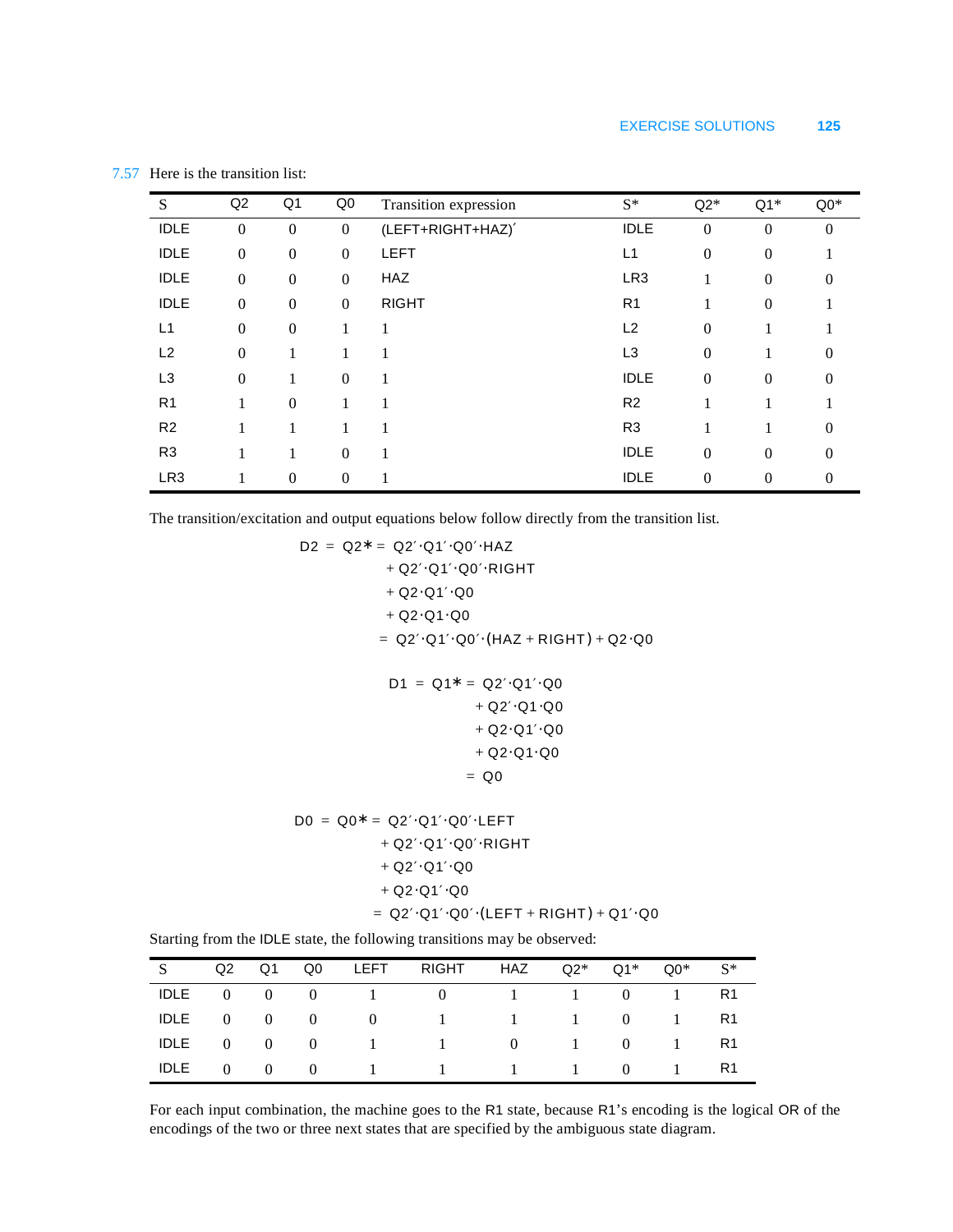#### **126** DIGITAL CIRCUITS

The behavior aboveis not so good and is a result of synthesis choices—state encoding and logic synthesis method. If a different state encoding were used for R1, or if a different synthesis method were used (e.g., product-of-s-terms), then the results could be different. For example, starting with the transition list given earlier, we can obtain the following set of transition equations using the product-of-s-terms method:

 $D2 = Q2^* = (Q2 + Q1 + Q0 + LEFT + RIGHT + HAZ)$  $\cdot ($ Q2 + Q1 + Q0 + LEFT')  $\cdot ($ Q2 + Q1 + Q0')  $\cdot ($ Q2 + Q1' + Q0')  $\cdot ($  Q2 + Q1' + Q0)  $\cdot (Q2' + Q1' + Q0)$  $\cdot (Q2' + Q1 + Q0)$  $= (Q2 + Q1 + RIGHT + HAZ) \cdot (Q2 + Q1 + LEFF') \cdot (Q2 + Q0') \cdot (Q1' + Q0) \cdot (Q2' + Q0)$  $D1 = Q1^* = (Q2 + Q1 + Q0 + LEFT + RIGHT + HAZ)$  $\cdot ($  Q2 + Q1 + Q0 + LEFT')  $\cdot ($  Q2 + Q1 + Q0 + HAZ')  $\cdot ($ Q2 + Q1 + Q0 + RIGHT')  $\cdot ($  Q2 + Q1' + Q0)  $\cdot (Q2' + Q1' + Q0)$  $\cdot (Q2' + Q1 + Q0)$  $= (Q2 + Q1 + Q0) (Q1' + Q0) (Q2' + Q0)$  $D0 = Q0^* = (Q2 + Q1 + Q0 + LEFT + RIGHT + HAZ)$  $\cdot ($ Q2 + Q1 + Q0 + HAZ $')$  $\cdot ($  Q2 + Q1′ + Q0′)  $\cdot ($  Q2 + Q1' + Q0)  $\cdot (Q2' + Q1' + Q0')$  $\cdot ($ Q2′ + Q1′ + Q0)  $\cdot ($  Q2′ + Q1 + Q0)  $= (Q2 + Q0 + LEFT + RIGHT) \cdot (Q2 + Q0 + HAZ') \cdot (Q1') \cdot (Q2' + Q0)$ 

These equations yield the following transitions:

|  |  | S Q2 Q1 Q0 LEFT RIGHT HAZ $Q2^*$ $Q1^*$ $Q0^*$ $S^*$  |  |  |  |
|--|--|-------------------------------------------------------|--|--|--|
|  |  |                                                       |  |  |  |
|  |  | IDLE 0 0 0 0 0 1 1 1 0 0 LR3                          |  |  |  |
|  |  | IDLE 0 0 0 1 1 0 0 0 1 L1                             |  |  |  |
|  |  | IDLE $0 \t 0 \t 0 \t 1 \t 1 \t 1 \t 0 \t 0 \t 0 \t 1$ |  |  |  |

This is obviously different and still not particularly good behavior.

7.58 Let E(SB), E(SC), and E(SD) be the binary encodings of states SB, SC, and SD respectively. Then  $E(SD) = E(SB) + E(SC)$ , the bit-by-bit logical OR of  $E(SB)$  and  $E(SC)$ . This is true because the synthesis method uses the logical OR of the next values for each state variable and, by extension, the logical OR of the encoded states.